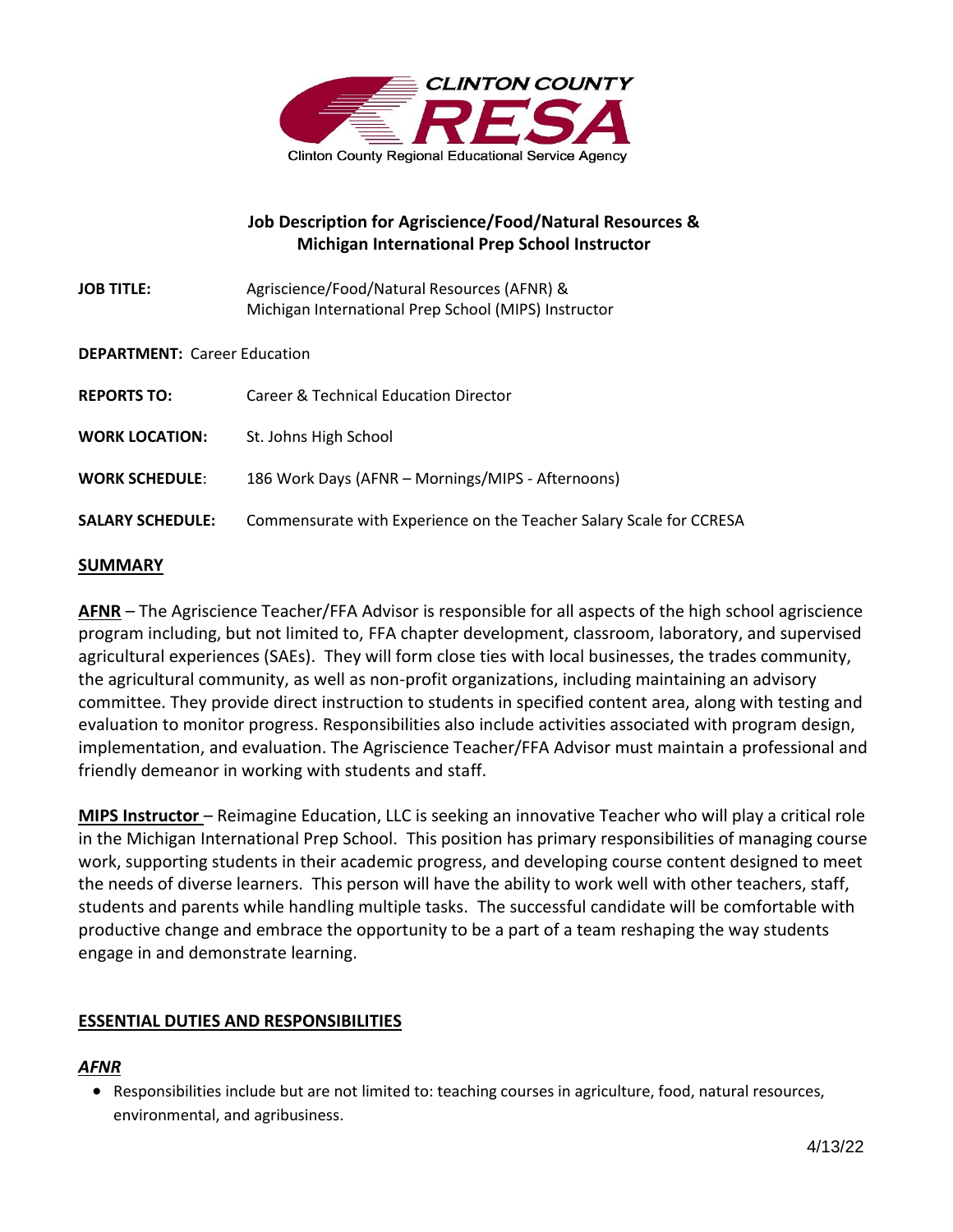- Serve as the FFA chapter advisor and oversee all related activities, extended program activities, and conventions. This will include but is not limited to assisting students in coordinating FFA activities at the local, area, district, state and national levels.
- Prepare and train FFA and agriculture, food, environmental and/or natural resources contest teams and entries.
- Prepare objectives and outlines for courses of study following curriculum guidelines/state requirements including preparing teaching plans, demonstration plans and teaching materials for all classes.
- Collaborate with county Director of CTE and Postsecondary Options to apply and maintain state approved CTE program.
- Willingness to learn from and collaborate with other professional educators to gain insight in a variety of teaching methodologies.
- Commitment to participating in ongoing professional development.
- Maintain accurate and timely records
- Comply with district policies and procedures
- Other duties as assigned

#### *MIPS:*

- Develop trusting relationships with students assigned to the Teacher
- Provide individual & small group instruction in person and online
- Monitor student progress weekly and help the student stay on track to complete the course successfully and on time
- Develop and implement instructional programs in Employee's areas of expertise in accordance with the Educational Program established by the Director of Curriculum
- Establish and communicate clear expectations and guidelines
- Ability to work with students virtually via: Google Meet and in person
- Establish rapport with students and encourage academic success
- Grade Daily Assignments and Tests and approve final grades
- Create a learning environment that is welcoming, supportive, and flexible enough to meet individual student needs
- Supporting students through in-person and virtual lessons
- To be informed of all policies and procedures
- A pleasant personality and positive attitude toward working with administration, staff, and community members. Evidence of ability to establish working relationships that result in increased efficiency and
- effectiveness
- Apply approved techniques for the ongoing assessment of learning
- Carry out other duties and obligations that are determined to facilitate the School's mission, goals, standards, and Education Program
- Teacher must honor written Board Policies and Administrative Regulations
- Teacher must be able to work from a designated Learning Lab as scheduled

*The above statements are intended to describe the general nature and level of work being performed by a person in this position. They are not to be construed as an exhaustive list of all job duties that may be performed by such a person.*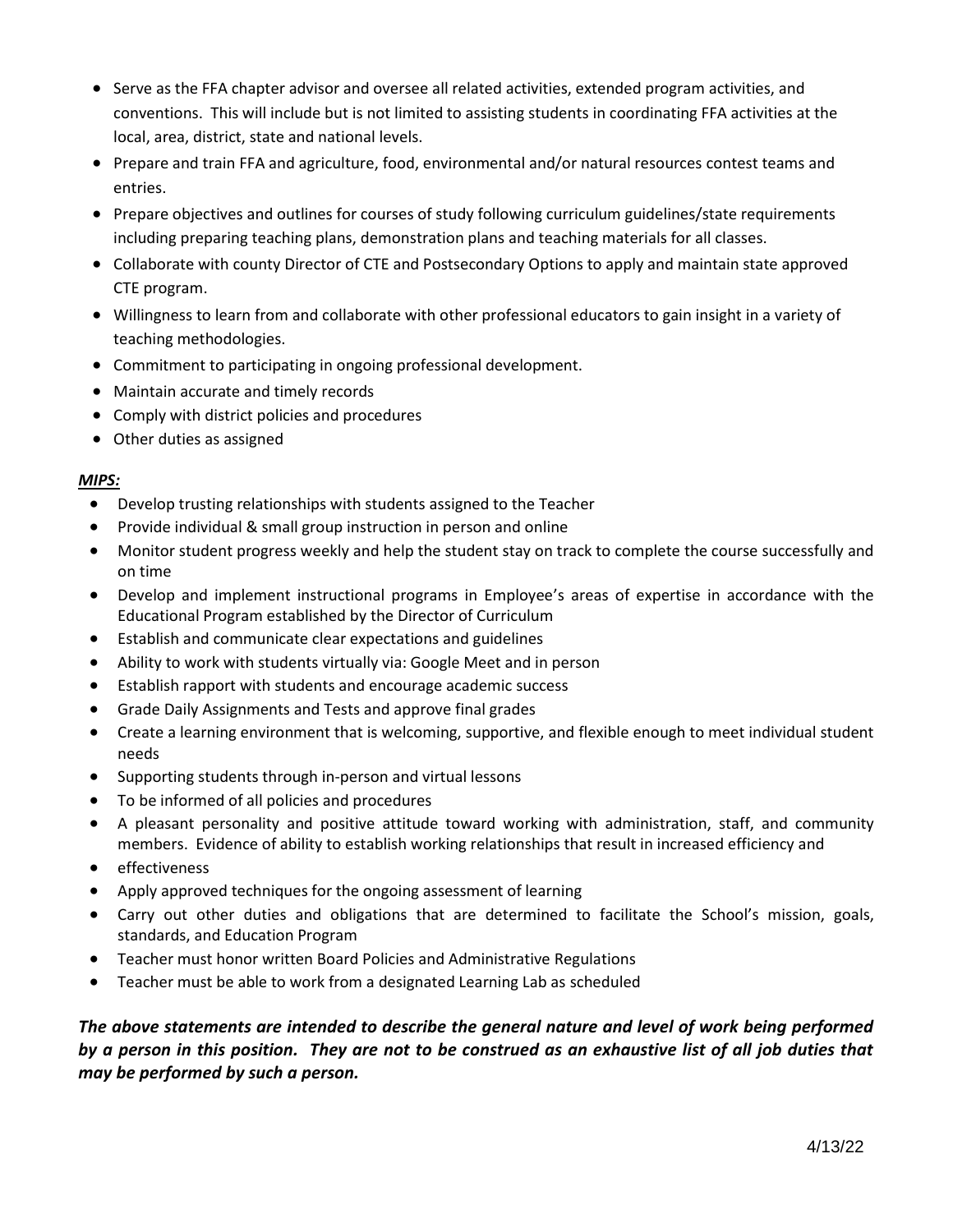### **QUALIFICATIONS**

#### **Education:**

- Must possess or be eligible for a valid Michigan Secondary Teaching Certificate with the following CIP endorsement- 01.0000 Agriculture, Agricultural Operations and Related Sciences
- Must either possess a Standard Career and Technical Education (CTE) Certificate, CTE Endorsement, or meet the requirements for an Annual Career Authorization (ACA) in Agriculture Science and Natural Resources; or willingness to obtain.
- DI Certification preferred (certified to teach in the physical sciences).

### **Other knowledge, skills and abilities:**

- Knowledge of current state and federal regulations and requirements related to CTE and work-based learning programs
- Strong interpersonal, organizational, oral and written communication skills
- Skill with use of student management and assessment systems and ability to gather, analyze and use information to inform programs and services provided
- Ability to work independently and within teams to accomplish identified goals and strategies
- Ability to exercise discretion and confidentiality in dealing with staff, students, and operations
- Exhibit an ability to provide customer service and to work and relate with students, staff, employers and the community
- Ability to build and maintain positive working relationships with local district administrators/staff, parents, students, higher education, business and community partners
- Maintain a positive "can do" attitude
- Face challenges with the focus on creating a better educational model for our students
- Be a self-starter and an independent thinker
- Technological skills, computer knowledge and ability to rapidly adapt to new technology (Chrome, Google, and etc.)

#### **PHYSICAL DEMANDS**

While performing the duties of this job, the employee is frequently required to sit; occasionally walk and stand; travel from building to other sites. Specific vision abilities required by this job include close vision, distance vision and the ability to adjust focus.

#### **WORK ENVIRONMENT**

While performing the duties of this job, the employee regularly works inside. The noise level in the work environment is usually very quiet.

#### **POSITION TYPE/EXPECTED HOURS OF WORK**

The employee will be expected to schedule work days and hours as necessary to provide instruction for the AFNR/MIPS programs as directed by administration at CCRESA and MIPS.